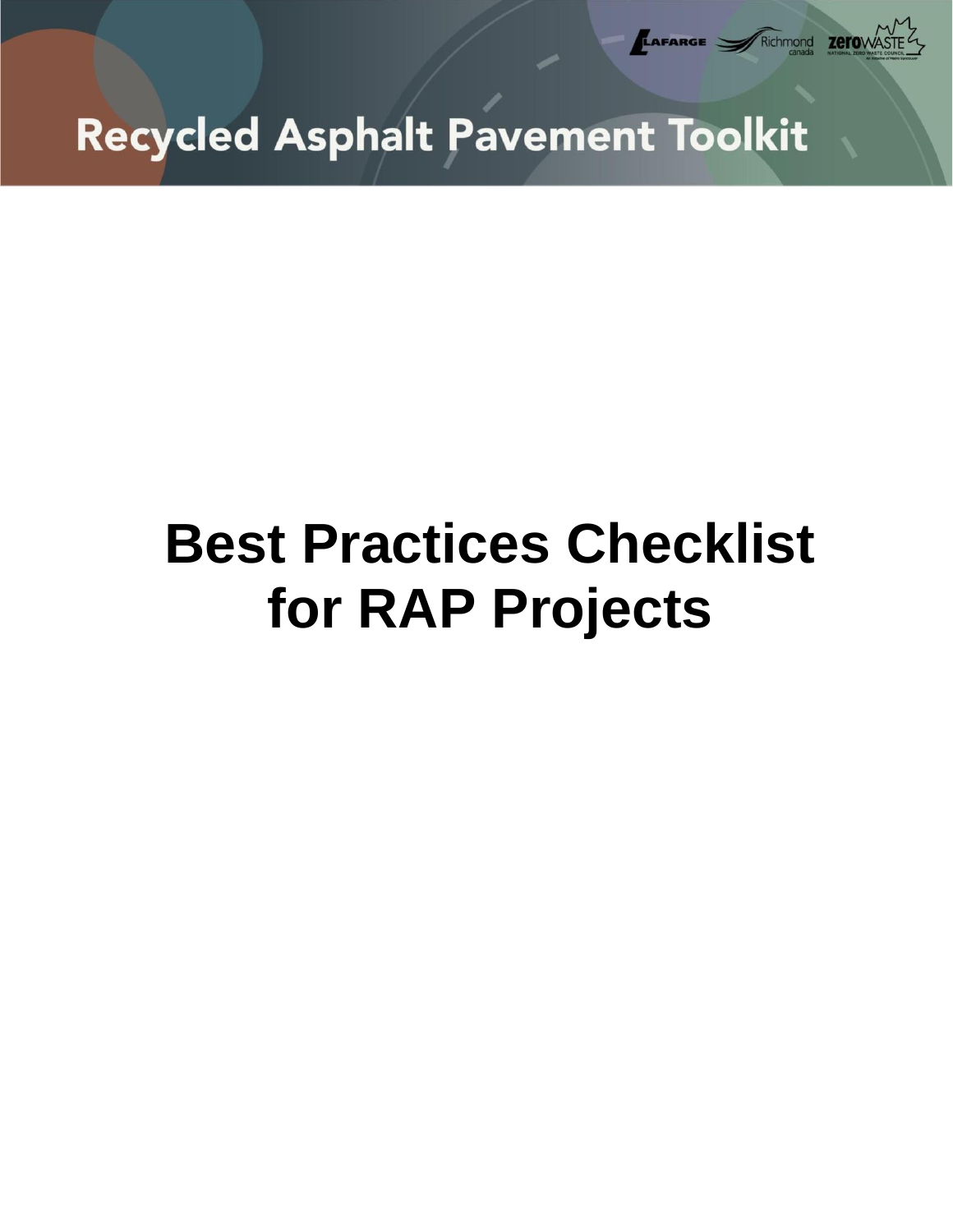#### **Introduction**

The National Zero Waste Council, an initiative of Metro Vancouver, is leading Canada's transition to a circular economy by bringing together governments, businesses and NGOs to advance a waste prevention agenda that maximizes economic opportunities for the benefit of all Canadians. One of the initiatives established by its Construction, Renovation & Demolition Working Group in 2018 was to develop a recycled asphalt pavement (RAP) pilot project.

LAFARGE =

Richmond

zero

The goal of the document is to share best practices for asphalt plants and processors which can allow users to drive sustainability goals by increasing the use of RAP while having certainty about quality and life cycle guarantees.

Four phases of project planning were defined to develop the pilot:

Stage 1: Stakeholder Engagement and Scoping Study Stage 2: Development of Technical Assessment Framework and Procurement Tool Stage 3: Application of RAP Pilot on Richmond Road Stage 4: Long-term Assessment and Validation

Note that the pilot focuses on roads and pavement applications, rather than structural uses in the building construction industry. The term "recycled materials" means "RAP" moving forward.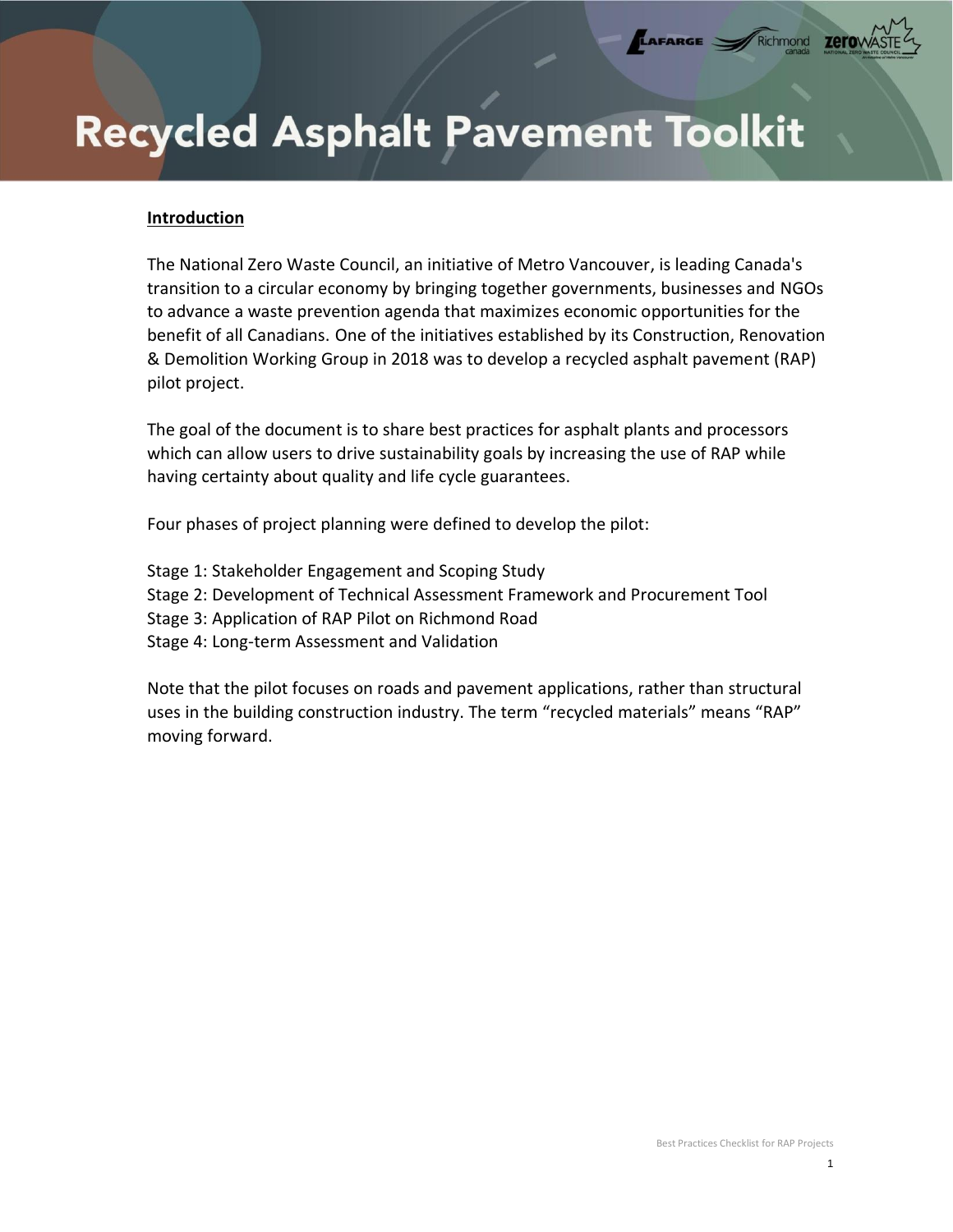#### **Methodology to the Procurement Tool for RAP Projects**

The prioritized topics are derived from a summation of the best practices in the asphalt and concrete recycling industry based on research findings from site visits, interviews, literature reviews, and standards and specifications. The topics take into account both internal and external considerations, with the focus on improving quality and increasing industry involvement.



**LAFARGE** Richmond **Zero**W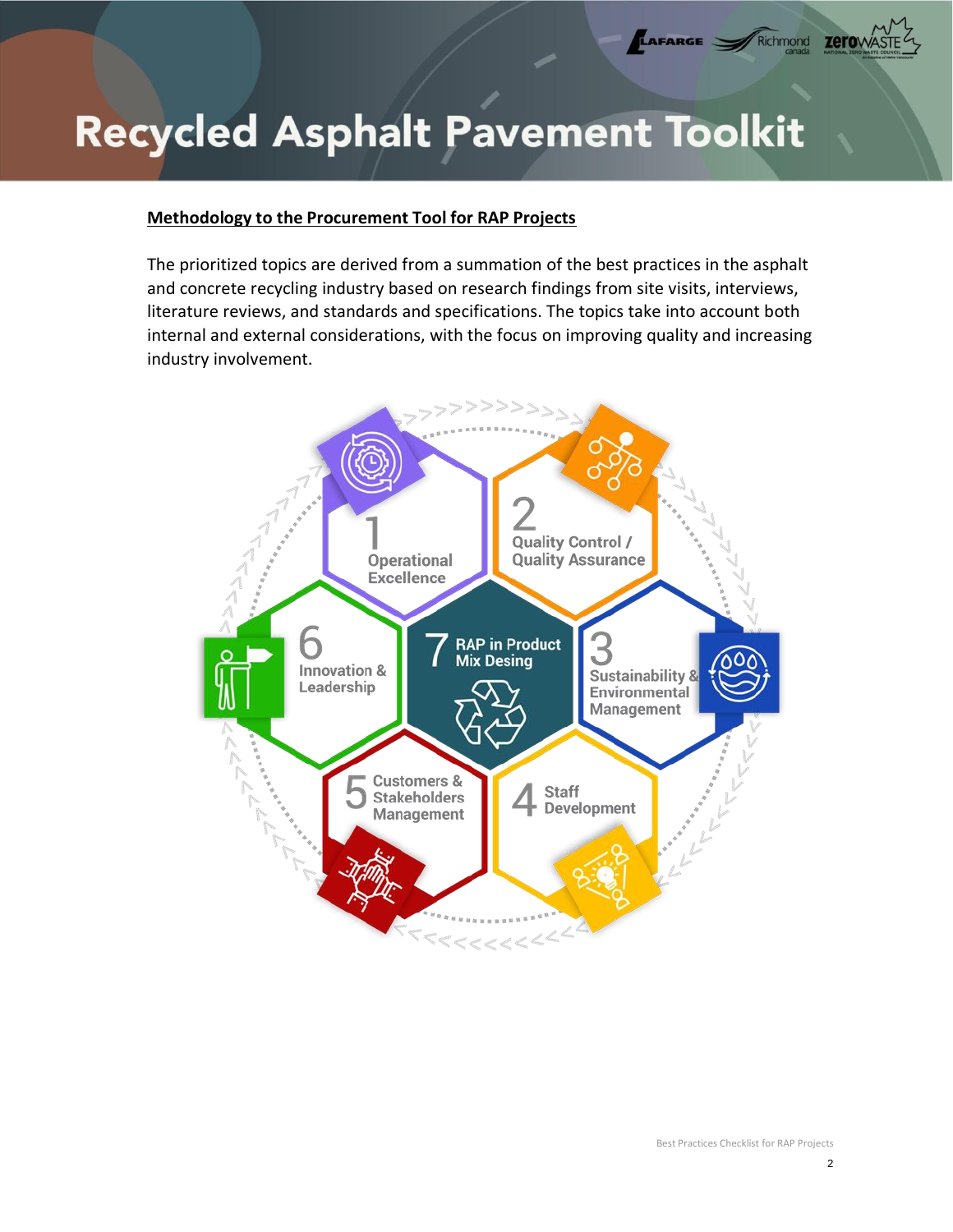AFARGE

zerow

Richmond

## **Procurement Best Practices Checklist**

- 1. Operational Excellence
- [1.1](#page-5-0) [Receiving](#page-5-0)
- [1.2](#page-5-1) [Crushing and Sorting](#page-5-1)
- [1.3](#page-5-2) [Moisture](#page-5-2)
- [1.4](#page-6-0) [Traceability of Inventory](#page-6-0)
- [1.5](#page-6-1) [Equipment Maintenance](#page-6-1)
- [1.6](#page-7-0) [Process Flow](#page-7-0)
- [2.](#page-7-1) [Quality Control/Quality Assurance](#page-7-1)
- [2.1](#page-7-2) [Mix design criteria/standard requirements/specifications](#page-7-2)
- [2.2](#page-8-0) [Sampling plan and procedures](#page-8-0)
- [2.3](#page-8-1) [Testing](#page-8-1)
- [2.4](#page-9-0) Labs (in-house and  $3<sup>rd</sup>$  $3<sup>rd</sup>$  $3<sup>rd</sup>$  [party\)](#page-9-0)
- 2.5 Monitoring programs for customer applications
- [2.6](#page-9-1) [Management record keeping](#page-9-1)
- [2.7](#page-10-0) [Investigation plan/program for failures and non-conformities](#page-10-0)
- [2.8](#page-10-1) [Audit Records](#page-10-1)
- [3.](#page-10-2) [Sustainability and Environmental Management](#page-10-2)
- [3.1](#page-11-0) [Waste reduction management](#page-11-0)
- [3.2](#page-11-1) [Greenhouse gas emissions \(GHGe\) targets and reduction plan \(baseline and](#page-11-1)  [monitoring program\)](#page-11-1)
- [3.3](#page-11-2) [Demonstrate greenhouse gas reductions through reduced use of virgin](#page-11-2)  [materials](#page-11-2)
- [3.4](#page-12-0) [Demonstrate greenhouse gas reductions through improved production](#page-12-0)  [performance in plant operations](#page-12-0)
- 3.5 Demonstrate greenhouse gas reductions through the guarantee of product life cycle
- [4.](#page-12-1) [Staff Development \(internal/corporate\)](#page-12-1)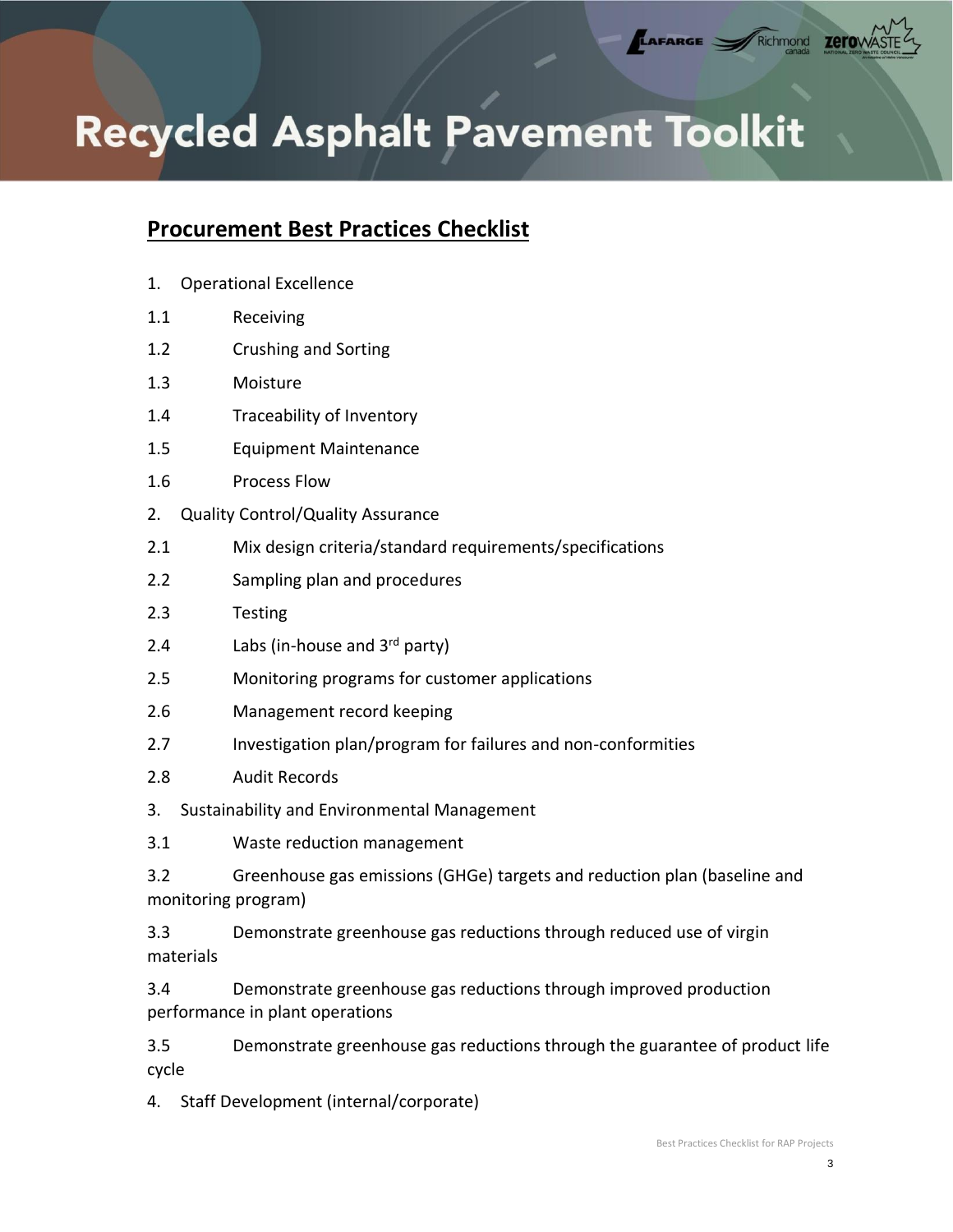| 4.1 | <b>Operational training</b>                         |
|-----|-----------------------------------------------------|
| 4.2 | Quality control training                            |
| 4.3 | Innovation in training and awareness                |
| 5.  | <b>Customer and Stakeholder Management</b>          |
| 5.1 | Communication plan                                  |
| 5.2 | Stakeholder engagement                              |
| 5.3 | <b>Marketing materials</b>                          |
| 5.4 | Reporting                                           |
| 5.5 | Participation in technical groups/associations/etc. |
| 6.  | Innovation and Leadership (Recommended)             |
| 6.1 | Other certifications (ISO, LEED, CCIL, etc.)        |
| 6.2 | Investments/technology advancement                  |
| 6.3 | Research and development (R&D) program              |
| 6.4 | Pilot projects (plan)                               |
| 6.5 | <b>Training</b>                                     |
| 6.6 | Knowledge sharing                                   |
| 6.7 | Define/Prove innovation                             |
| 7.  | RAP in Product Mix Designs                          |
| 7.1 | 10% by binder content                               |
| 7.2 | 20% by binder content                               |
|     |                                                     |

[7.3](#page-18-2) [30% by binder content](#page-18-2)

TAFARGE VARIATION TETOWAST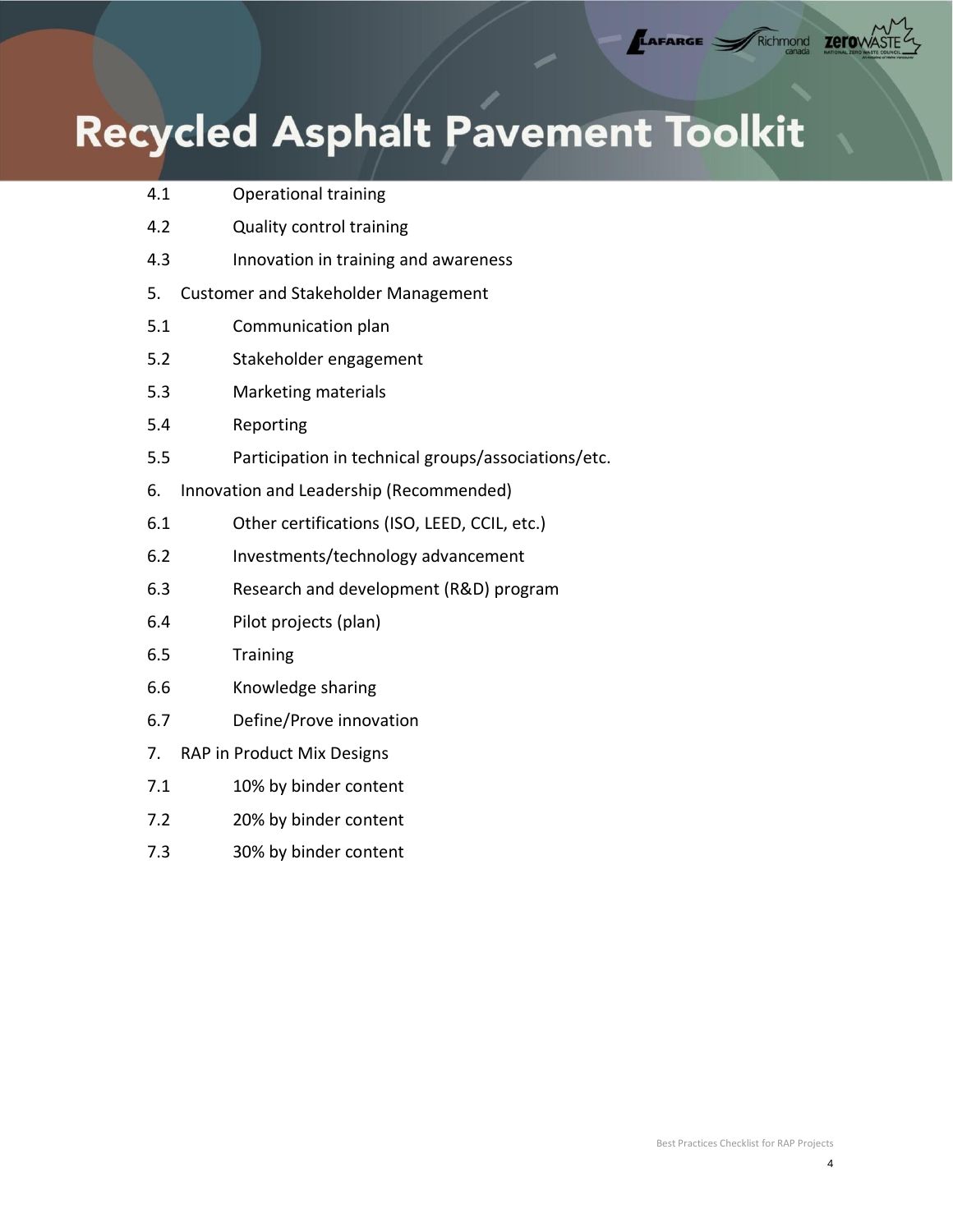LAFARGE

Richmond

zero

## <span id="page-5-0"></span>**1. Operational Excellence**

## 1.1 Receiving

Incoming loads shall be visually inspected to ensure that the materials are suitable to be recycled. To guarantee that the recycled product is of high quality, loads shall be free from contaminants, such as dirt, rubbish, vegetation, or other waste, from the beginning of the recycling process. The product is inspected at the receiving stage and there shall be a process to remove any contaminants. Should traces of contaminants be found but are considered negligible, the contaminated materials shall be separated and stockpiled in a different area for disposal.<sup>1</sup>

#### Evidence:

I. Procedure for receiving material or equivalent

<span id="page-5-1"></span>II. Track slips or equivalent (relating to the material would be used in the mix design for the RAP 40%)

## 1.2 Crushing and Sorting

The key to achieving homogeneous recycled materials from multiple sources or a "composite" pile is to crush the materials. Recycled materials shall be crushed together and classified into different sizes. Each stockpile lot shall not exceed 1,000 tonnes and shall contain up to 5% of P200.<sup>2</sup>

#### Evidence:

- I. Field visit
- II. Procedure
- <span id="page-5-2"></span>III. Lab report

### 1.3 Moisture

Due to the environmental conditions and nature of local materials, impacts from increased moisture can be a special concern for most mixes. Moisture control in the recycled materials stockpile is crucial to assure the quality of the final product. To

<sup>1</sup> Observed in all the facilities during site visits. This practice is recommended by National Asphalt Pavement Association and the

Federal Highway Administration in several papers cited in the Appendix A.

<sup>2</sup> Best Practices for RAP and RAS Management - Quality Improvement Series 129 - National Asphalt Pavement Association – 2015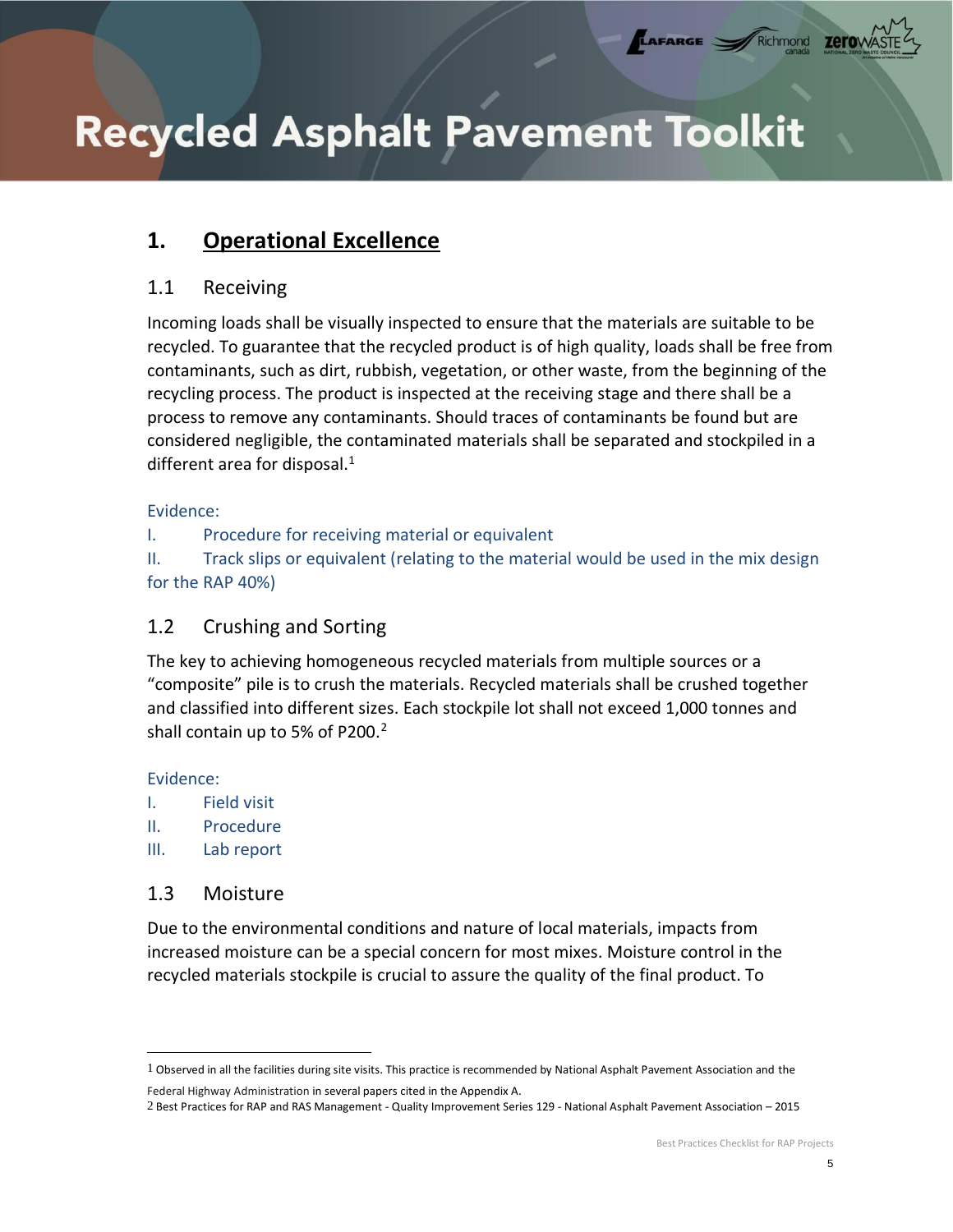minimize moisture in the recycled materials, the stockpile shall be stored in an "opensided shelter" or similar to maintain dryness.<sup>3</sup>

LAFARGE

#### Evidence:

- I. Field visit
- II. Infrastructure description or equivalent
- <span id="page-6-0"></span>III. Procedures to control and measure moisture

## 1.4 Traceability of Inventory

Poor management of recycled material stockpiles is commonly cited as a reason why municipalities, contractors, and consultants are hesitant to increase the use of recycled materials in local projects. Inventory management best practices are oftentimes integrated as part of the quality control program for production. Inventory management addresses<sup>4</sup>:

Components in the recycled materials, such as special classes of aggregate, steel slag, or asphalt rubber, that warrant handling the materials separately from other sources;

- Whether or not the customer requires captive stockpiles or allows continuous replenishment of stockpiles;
- Whether the customer allows recycled materials from other sources in mixes produced for its projects specifications;
- The space available at the site for recycled materials processing and stockpiling;
- The percentages of recycled materials in the asphalt mixes to be produced; and
- The quantity of recycled materials that come from a single project.

#### Evidence:

- I. Spreadsheet of the recycled material inventory/database or equivalent
- <span id="page-6-1"></span>II. Quality control report relating to the inventory data or equivalent

<sup>3</sup> Observed in all the facilities during site visits. Best Practices for RAP and RAS Management - Quality Improvement Series 129 -

National Asphalt Pavement Association – 12/2015. Reclaimed Asphalt Pavement in Asphalt Mixes: State of the Practice, US Department of Transportation, FHWA, 2011. This practice is also recommended in several papers cited in the Appendix A

<sup>4</sup> 2016 Standard Specification for Highway Construction, BC MoTI, 2016. High RAP Asphalt Pavements, Japan Practice - Lessons

Learned, Information Series 139, National Asphalt Pavement Association, 2015. This practice is also recommended in several papers cited in the Appendix A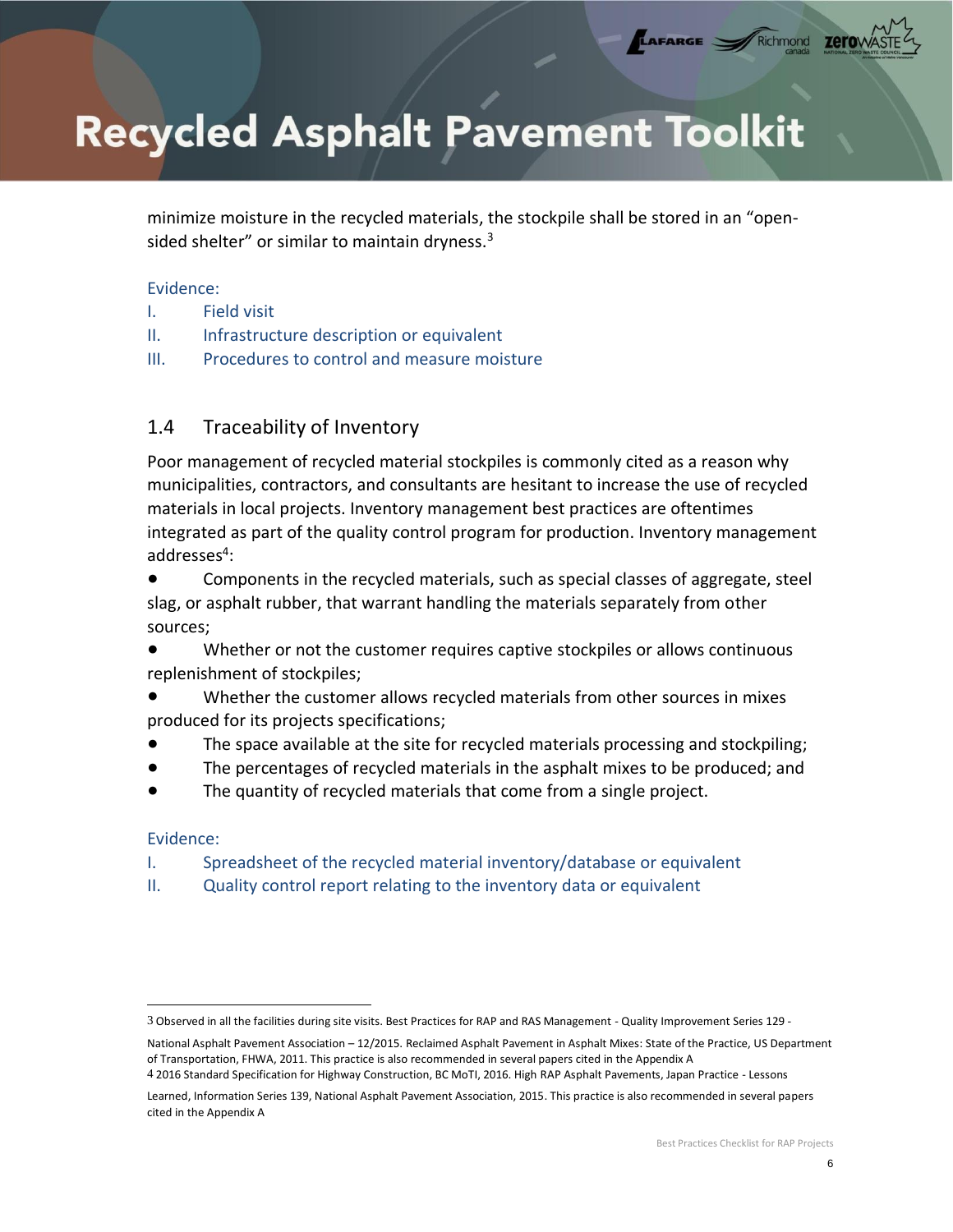## 1.5 Equipment Maintenance

Predictive and/or preventative maintenance helps to eliminate production losses caused by equipment breakdowns and is an integral part of quality control. The general objective is to maintain the equipment at sound condition to produce the maximum quantity with the expected quality without unprogrammed stoppages.<sup>5</sup>

LAFARGE

#### Evidence:

<span id="page-7-0"></span>I. Preventative Maintenance Program and checklist or equivalent

### 1.6 Process Flow

Process flow identifies and records all the operational activities, including:

- Efficiency in the interaction of the operations,
- Time management,
- Strategies,
- Improvement in the process flow,
- Plan for implementing improvements.

### Evidence:

<span id="page-7-1"></span>I. Process flow diagram with all the information described above

## **2. Quality Control/Quality Assurance**

## <span id="page-7-2"></span>2.1 Mix design criteria/standard requirements/specifications

Standards and specifications for designing mixes according to client criteria are critical in determining efficient and effective processes and high-quality final product. A concern with recycled materials is keeping the design specifications within the mix design parameters due to content variability. The objective is to meet the standard mix design criteria using recycled materials. <sup>6</sup>

<sup>5</sup> Observed in some of the facilities during site visits.

<sup>6</sup> Observed in one of the facilities during site visits. Application of Reclaimed Asphalt Pavement and Recycled Asphalt Shingles in Hot-

Mix Asphalt - National and International Perspectives on Current Practice – Transportation Research Board of the National Academies, US, 2014. High RAP Asphalt Pavements, Japan Practice - Lessons Learned, Information Series 139, National Asphalt Pavement Association, 2015. Reclaimed Asphalt Pavement in Asphalt Mixes: State of the Practice, U.S. Department of Transportation, The Federal Highway Administration (FHWA), 2011.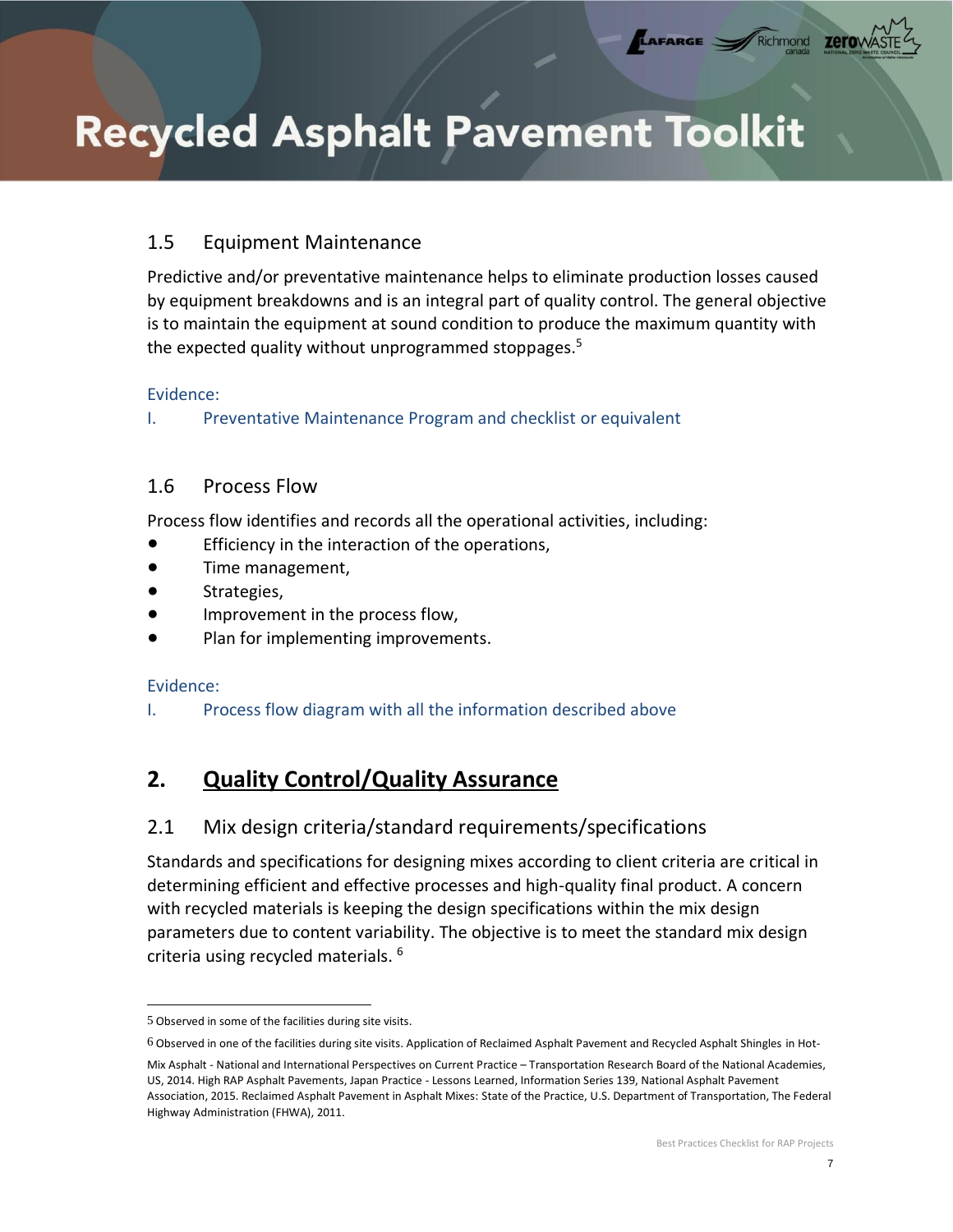#### <span id="page-8-0"></span>Evidence:

I. Procedure to prepare product specification based on the buyer's requirement and internal correspondence. (i.e. The buyer requests the mix design with X% RAP content. The supplier's production team should provide evidence (i.e. the calculation and work behind the mix design) to match the buyer's request)

LAFARGE =

### 2.2 Sampling plan and procedures

Sampling at least one set of tests per 1,000 tons of recycled materials is a best practice. This is generally more frequent than is required for virgin aggregates but is considered appropriate for a component that will comprise a large portion of an asphalt mix. A minimum of 10 samples should be performed on a recycled materials stockpile to yield adequate statistics for consistent analysis. Standard sampling procedures normally used for virgin aggregates may be used to sample recycled materials and are provided in Section X1.2 of AASHTO T 2, Sampling of Aggregates or ASTM D75-03.<sup>7</sup>

#### Evidence:

- I. Procedure
- <span id="page-8-1"></span>II. Spreadsheet

### 2.3 Testing

Production testing programs should be implemented to verify mix design assumptions, including the asphalt binder blend properties. This is especially important for mixes with high recycled materials. Evaluating the performance of the designed mixes containing recycled materials, especially high content, is recommended.

There are a variety of tests available for evaluating the probable permanent deformation, fatigue, and thermal cracking performance of compacted mixes. The results from laboratory testing on recycled materials can be used to manage discrete stockpiles from a single source or after thorough blending when originating from multiple sources. It is recommended to perform testing at regular intervals during production or if the recycled materials are derived from multiple sources. Testing

<sup>7</sup> Ontario Road Builders' Association A Review of Ontario Asphalt Industry Practices Final Report, Texas A&M Transportation Institute, 2018. This practice is also recommended in several papers cited in the Appendix A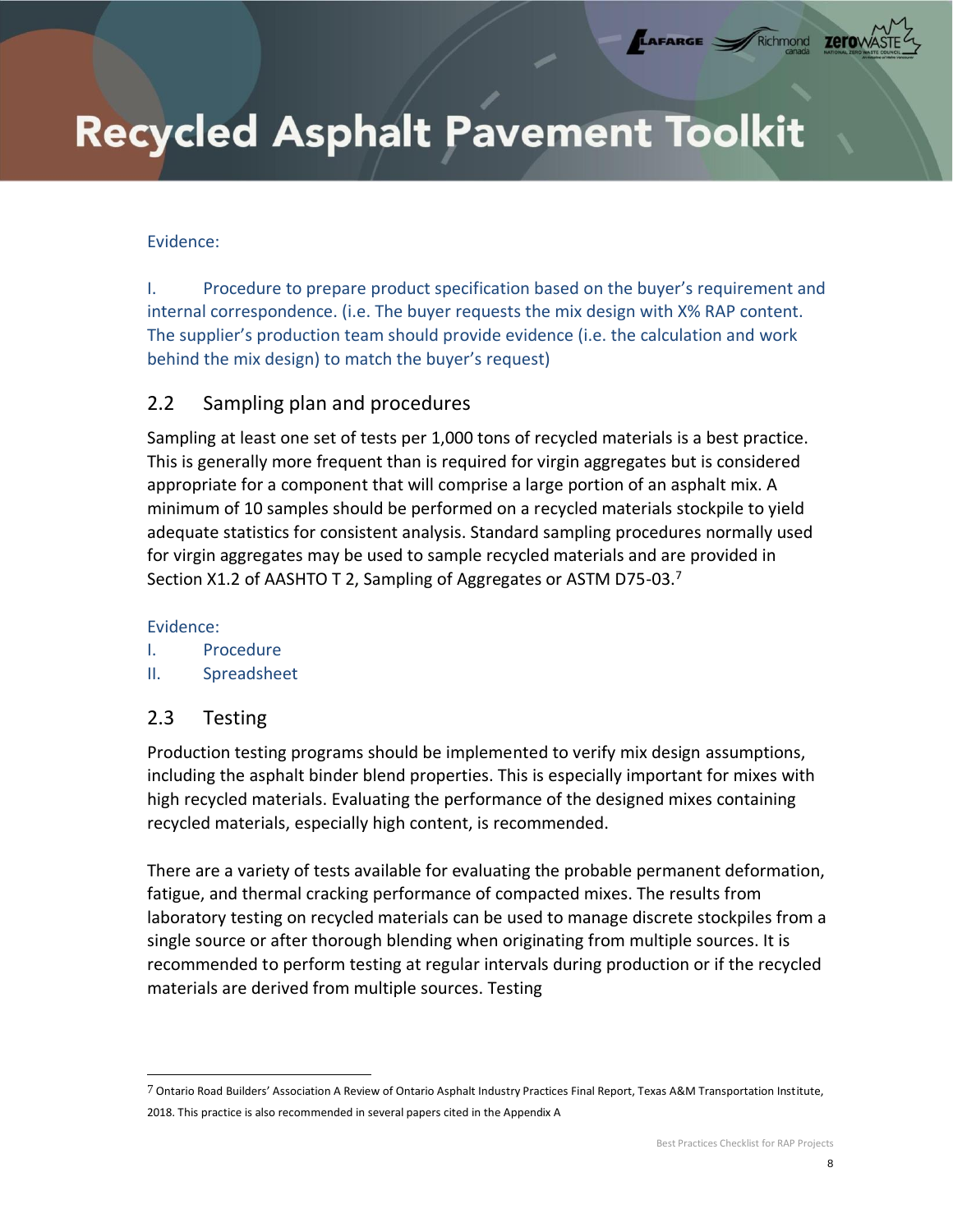LAFARGE

should be performed at rates that reflect expectations of the respective binder percentage.<sup>8</sup>

#### Evidence:

<span id="page-9-0"></span>I. Lab reports/results

## 2.4 Labs (in-house and  $3<sup>rd</sup>$  party)

The facility shall have an in-house lab to perform basic Quality Control tests of the production process from receiving to procuring the final product. To provide an independent assessment of lab performance, it is necessary to regularly verify the inhouse outcomes with a third-party lab to ensure that the facility is carrying out processes in accordance with recognized standards. $9$ 

#### Evidence:

- I. Lab reports/results
- II. Certification(s) of the lab

## 2.5 Monitoring programs for customer applications

Monitoring programs can contribute to collecting the high-quality data needed to understand pavement performance with recycled materials and the variables affecting it. This information supports companies to enhance processes and to develop high-quality products in the future. Such applications should be monitored on an annual basis for 5-10 years as per an accredited standard or methodology. This will allow for long-term field data to be collected throughout the application's life cycle.<sup>10</sup>

#### Evidence:

- I. Monitoring program or equivalent
- <span id="page-9-1"></span>II. Record of the program application (preserving confidentiality)

<sup>8</sup> Expectations found during client interviews. This practice is also recommended in several papers cited in the Appendix A

<sup>9</sup> Expectations found during client interviews and good practices recommended by Canadian Council of Independent Laboratories

<sup>10</sup> Reclameid asphalt pavement optimization study, Pennsylvania Department of Transportation Bureau of Maintenance and

Operations – Department of Transportation, 2018. Improved Mix Design, Evaluation, and Materials Management Practices for Hot Mix Asphalt with High Reclaimed Asphalt Pavement Content, The National Academies Press, 2013. Ontario Road Builders' Association A Review of Ontario Asphalt Industry Practices Final Report, Texas A&M Transportation Institute, 2018.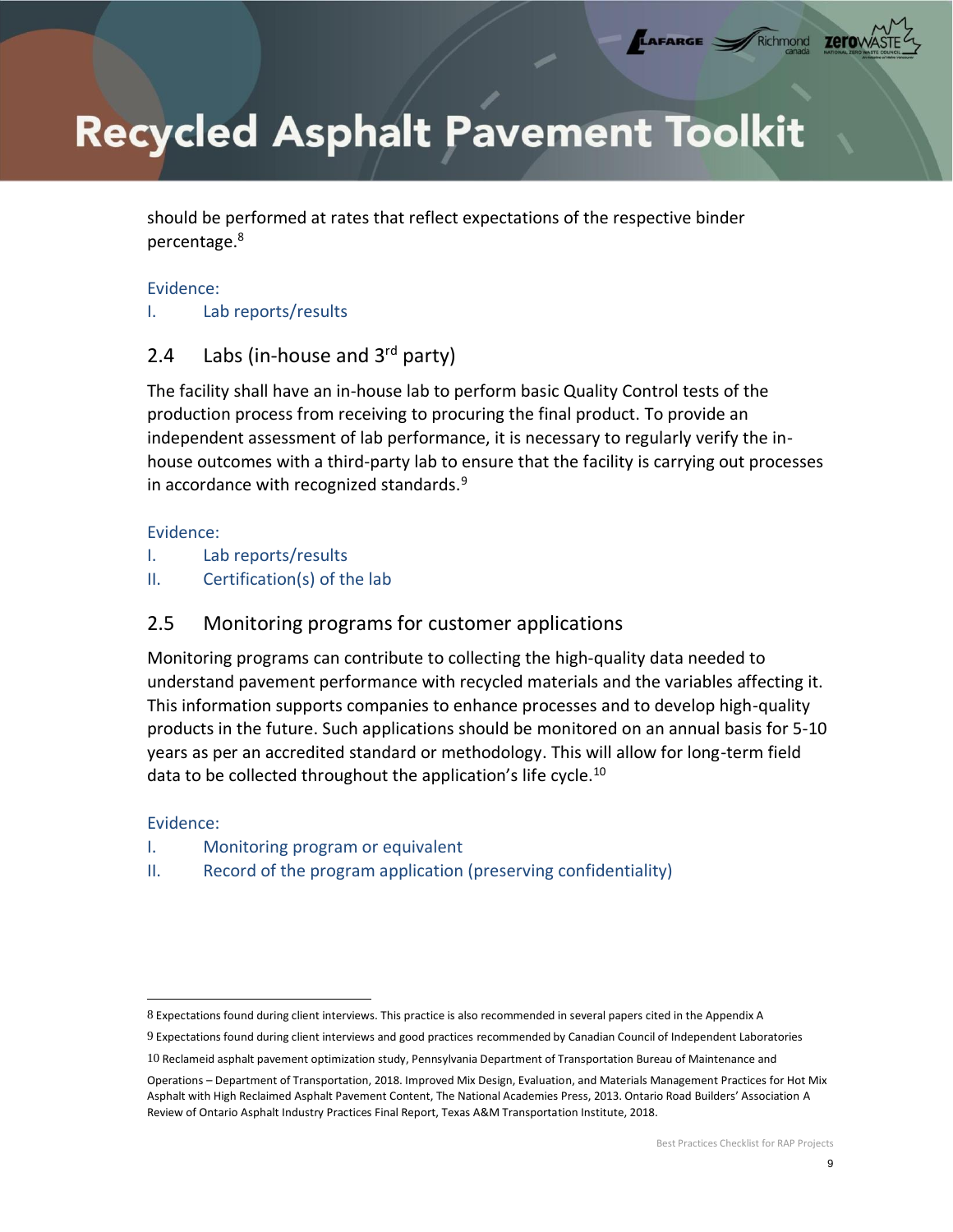## 2.6 Management record keeping

Record keeping is fundamental in any quality management process. Monitoring and recording the supplier's production activities demonstrates that all the processes and final product are meeting best practices and client expectations.<sup>11</sup>

LAFARGE

Richmond

zerov

#### Evidence:

<span id="page-10-0"></span>I. Procedure and tools

## 2.7 Investigation plan/program for failures and non-conformities

The purpose of the investigation plan for failures and non-conformity management is to detect any issues and uncover the root cause to prevent further incidents. The plan should include at least the following steps:

- Detection.
- Evaluation.
- Documentation.
- Root causes treatment.
- Verification

### Evidence:

<span id="page-10-1"></span>I. Procedure

## 2.8 Audit Records

The suppliers shall conduct periodic audits of their operations. A report indicating preventive or corrective actions and suggestions for any improvements shall be recorded in the suppliers' system. In addition, the supplier shall provide proof of timely implementation of the actions suggested in the audit records.

### Evidence:

<span id="page-10-2"></span>I. Audit records

<sup>11</sup> Expectations found during client interviews. This practice is also recommended in several papers cited in the Appendix A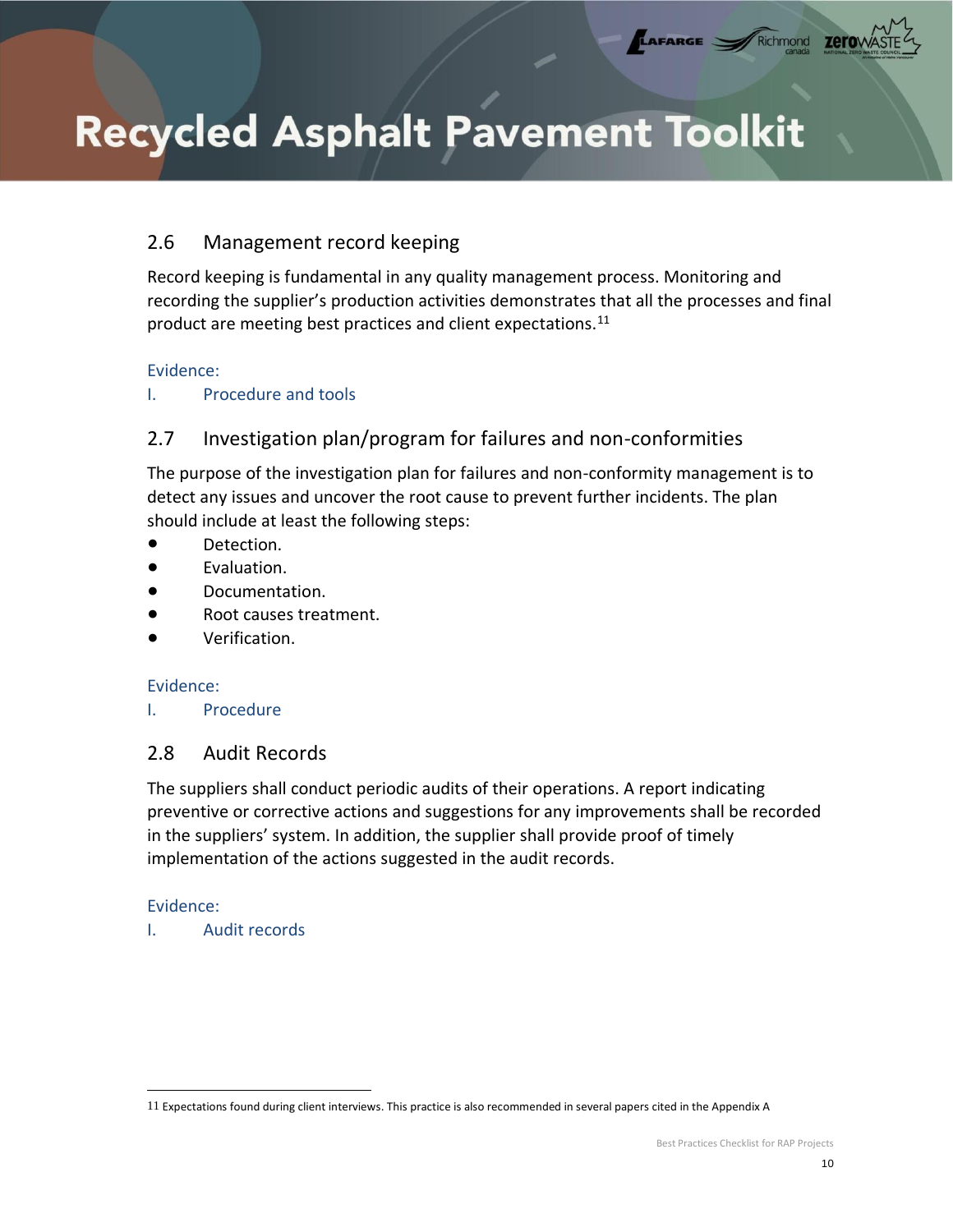LAFARGE

Richmond

## **3. Sustainability and Environmental Management**

## <span id="page-11-0"></span>3.1 Waste reduction management

Governments, communities, and businesses have long recognized the need to prioritize waste management and reduction. This has mostly been pursued through efforts to increase recycling and reduce material waste. Zero waste policies take those efforts further to keep all materials out of landfills through reuse and recycling. Future economic growth and global prosperity will not only depend on reducing waste at the end of life but also designing out the concept of waste. Metro Vancouver, which manages the region's waste, works to increase awareness around the importance of managing waste sustainably.

### Evidence:

## <span id="page-11-1"></span>I. Waste reduction policy/plan or equivalent

3.2 Greenhouse gas emissions (GHGe) targets and reduction plan (baseline and monitoring program)

At present, there are no standard criteria for evaluating GHGe in pavement production and application. By using a process-based life cycle assessment method, the supplier should identify GHGe savings through the entire life cycle of the pavement taking into account all benefits associated with recycled materials. The results would indicate measures to reduce GHGe from mixes and should compare recycled materials and virgin materials manufacturing. Suppliers should develop strategies and set up a monitoring program to consistently measure results to demonstrate proactiveness in reducing GHGe.

### Evidence:

## <span id="page-11-2"></span>I. Company goals, baseline, and GHGe reduction plan

## 3.3 Demonstrate greenhouse gas reductions through reduced use of virgin materials

Recycled materials (RAP) replace virgin materials in mix designs thus decreasing the demand for and extraction of virgin materials.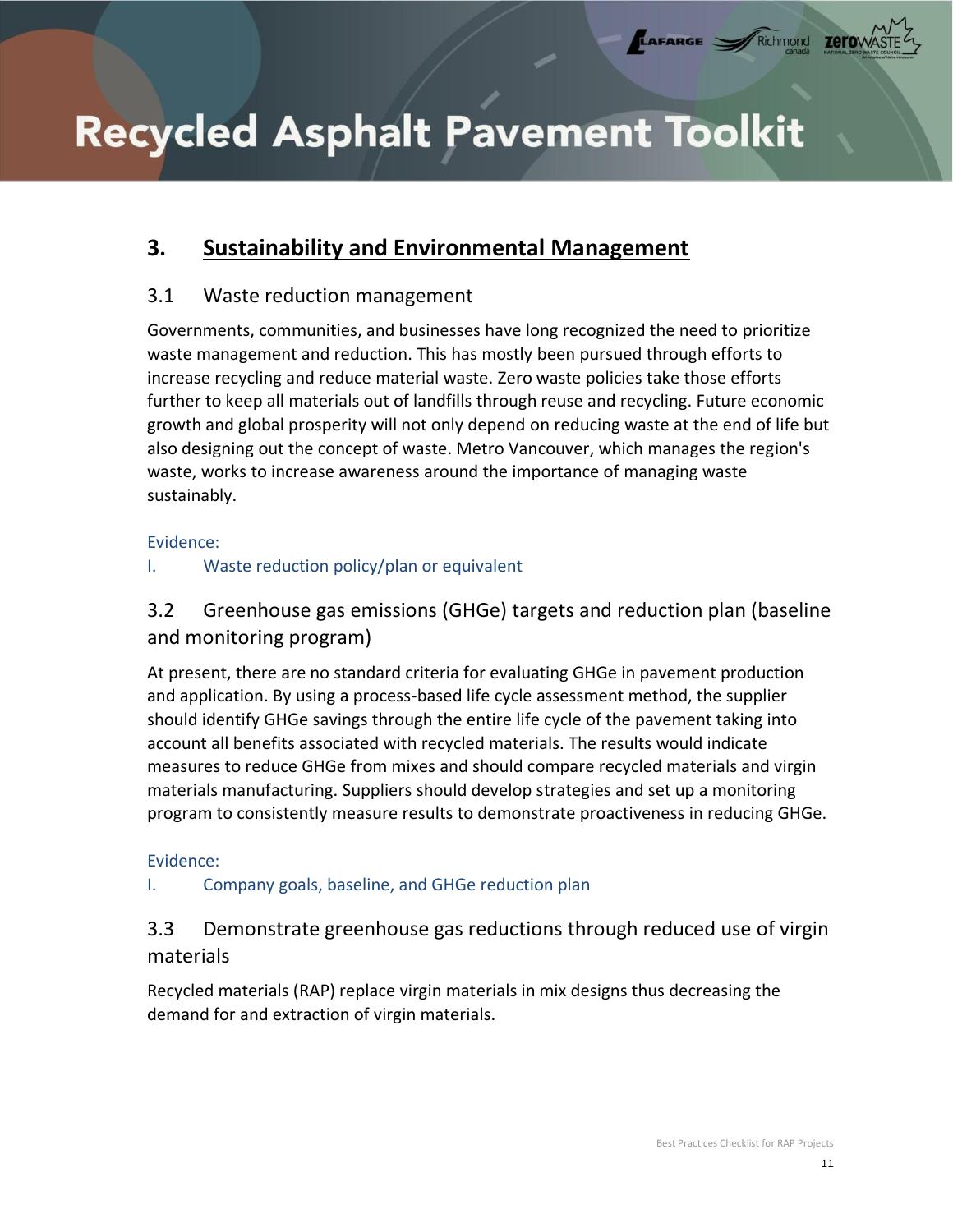#### <span id="page-12-0"></span>Evidence:

#### I. Proof of tracking and results

## 3.4 Demonstrate greenhouse gas reductions through improved production performance in plant operations

LAFARGE

Richmond

zerov

Improved production performance in plant operations may generate higher efficiencies, higher productivity, and also less GHGe. This may be done by installing new technologies, implementing emissions controls and measures, etc.

#### Evidence:

#### I. Proof of tracking and results

## 3.5 Demonstrate greenhouse gas reductions through a guarantee of the product lifecycle

Provide warranty/guarantee of the product's lifecycle (i.e. 15-year minimum). This ensures that the application will not require replacement within the specified lifecycle.

#### Evidence:

### <span id="page-12-2"></span><span id="page-12-1"></span>I. Proof of tracking and results

## **4. Staff Development (internal/corporate)**

### 4.1 Operational training

Education on plant processes and procedures is critical in order for plant operators to handle recycled materials properly without compromising quality and performance. Suppliers shall invest in their staff through training and courses on the latest mix designs, best practices for plant operations, and updates on technological advancement. The appropriate use of equipment and proper application of processes are dependent on the operators and staff. A sound understanding of how recycled materials behave under different conditions (i.e. different mix designs) is also necessary for ensuring the procurement of reliable products.

#### Evidence:

- I. Training records (i.e. attendance)
- <span id="page-12-3"></span>II. Training materials/content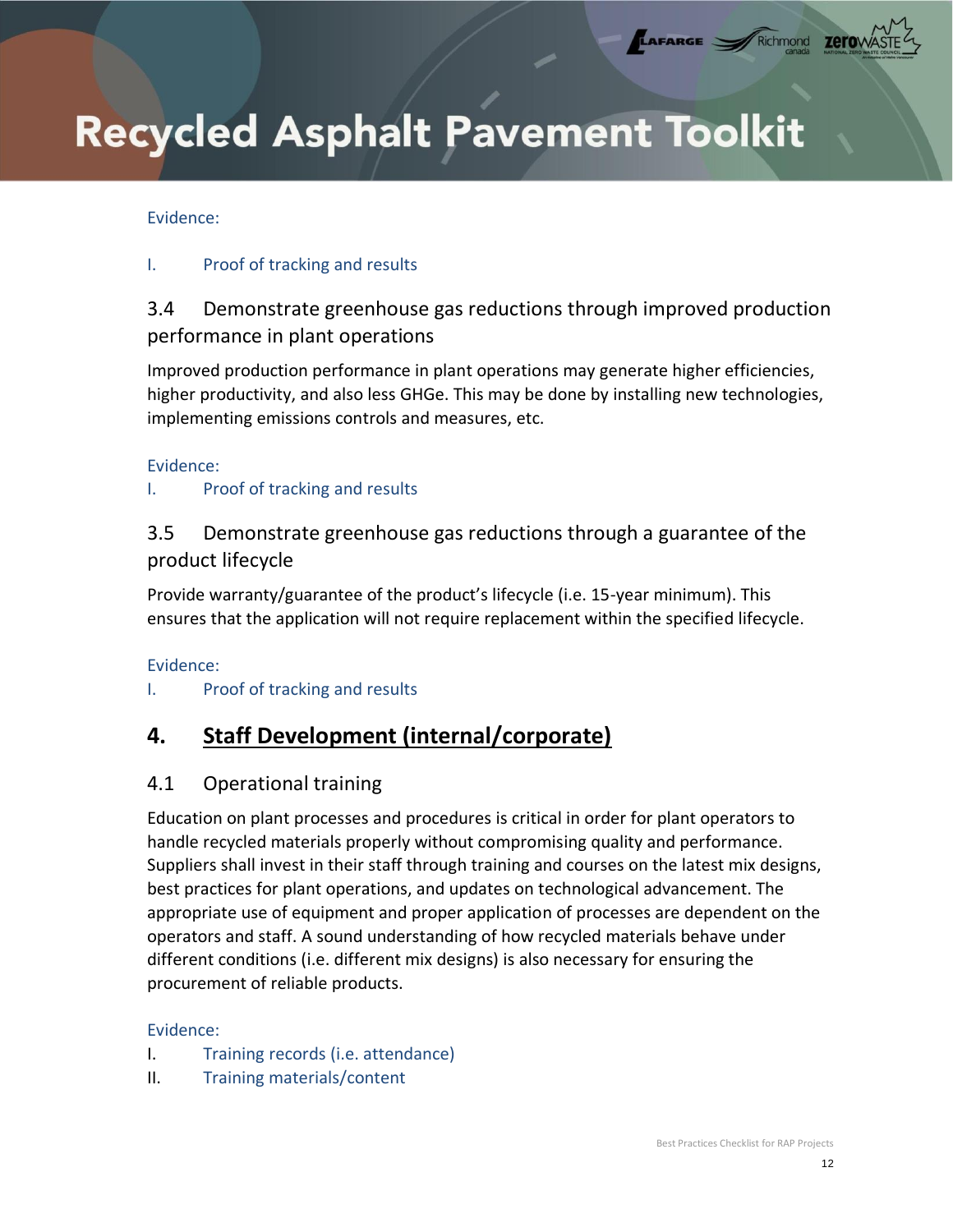## 4.2 Quality control training

Performing quality control measures throughout the entire production process is critical. The recycled materials must be properly characterized for achieving different mix designs. In fact, the guarantees of high-quality high recycled material mixes can only be achieved with processing and production best practices.

LAFARGE

Richmond

#### Evidence:

- I. Training records (i.e. attendance)
- II. Training materials/content

### 4.3 Innovation in training and awareness

Suppliers shall deliver a relevant, customized training program to educate and train their employees in their own operation. The program should be competency-based training which contributes to improving the trainees' performance on their jobs.

Training shall be conducted through all the requirements applicable to the organization's activities in conjunction with existing health and safety programs.

#### Evidence:

- I. Training records (i.e. attendance)
- <span id="page-13-0"></span>II. Training materials/content

## **5. Customer and Stakeholder Management**

### <span id="page-13-1"></span>5.1 Communication plan

Develop a strategy for delivering information to the customers, whether it is regarding products or processes. A communication plan is an essential tool for delivering clear, specific messages such as measurable results. Communicating with stakeholders (i.e. clients, communities, etc.) effectively is a critical part of gaining support and engagement.

### Evidence:

<span id="page-13-2"></span>I. Strategy/communication plan or equivalent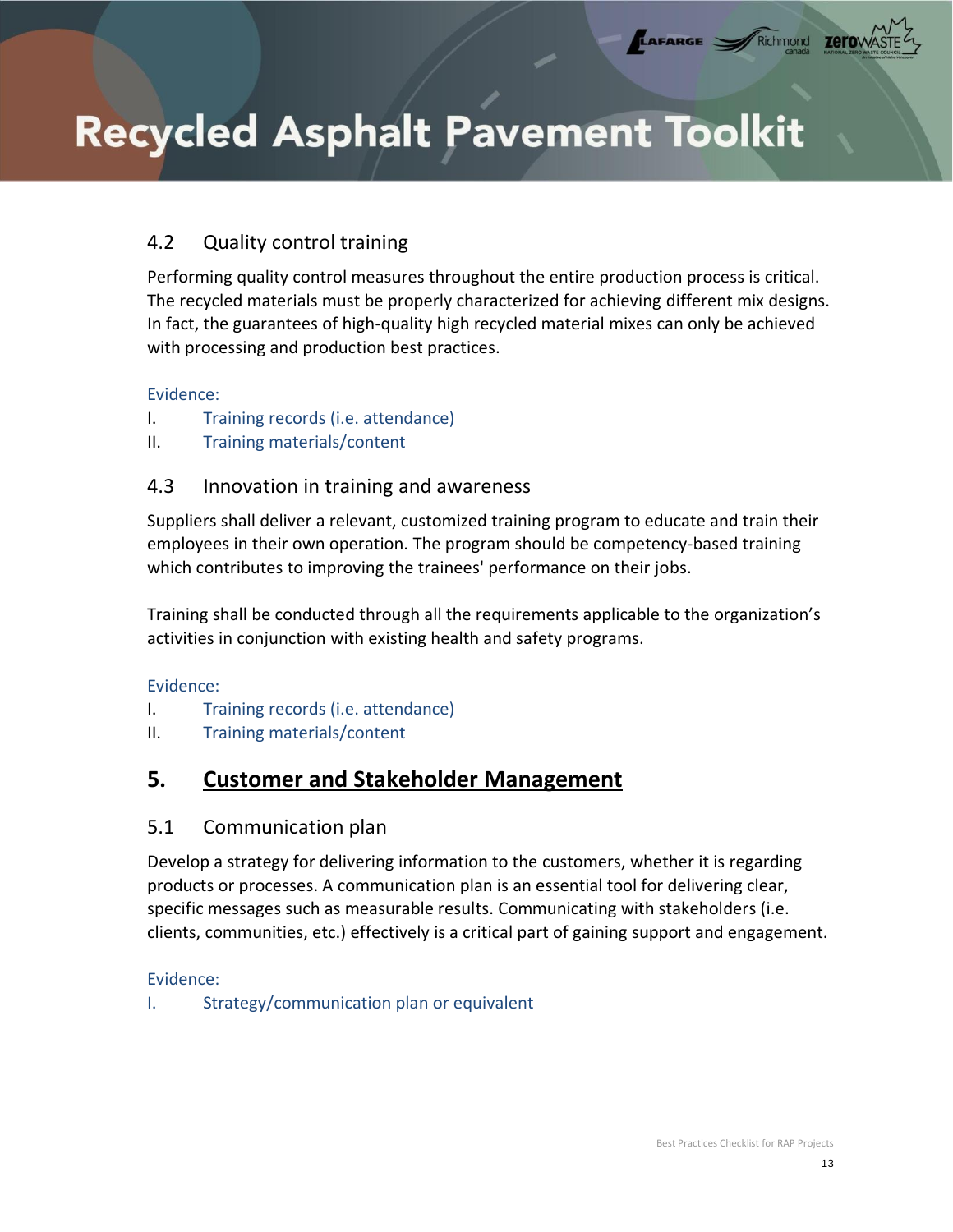## 5.2 Stakeholder engagement

Stakeholder management is the process of engaging with people who are involved and impacted by the supplier's business. This process assists in maintaining good relationships with stakeholders from many different roles, with varying levels of influence over the business. The appropriate stakeholders must be engaged when identifying concerns, analyzing issues and data, generating options and possibilities, choosing options, commenting on policies and design, and supporting implementation.<sup>12</sup> To promote transparency, the suppliers should include plant tours and technical workshops in their stakeholder engagement plan.

LAFARGE

#### Evidence:

- I. Stakeholder engagement plan/process
- <span id="page-14-0"></span>II. Records of activities/implementation

### 5.3 Marketing materials

Suppliers have marketing materials (i.e. a brochure, a website, etc.) to promote the products or processes. This keeps the industry up to date on the latest products and stakeholders informed of the benefits of the use of recycled materials. Suppliers may also use this avenue to demonstrate success from their products. Not only does this promote effective marketing and raises brand awareness, but it also satisfies customers when they need quick access to data and information.<sup>13</sup>

#### Evidence:

<span id="page-14-1"></span>I. Copies of marketing materials

### 5.4 Reporting

Annual and/or interim reporting on statistics, successes, and revenues is a way to share information on results and performance. This maintains transparency among all industry players and makes everyone accountable to the same standards, testing

<sup>12</sup> High RAP Asphalt Pavements Japan Practice — Lessons Learned, Information Series 139, National Asphalt Pavement Association

<sup>(</sup>NAPA). 2015. This practice is also recommended in several papers cited in the Appendix A. 13 Practice found during client interviews.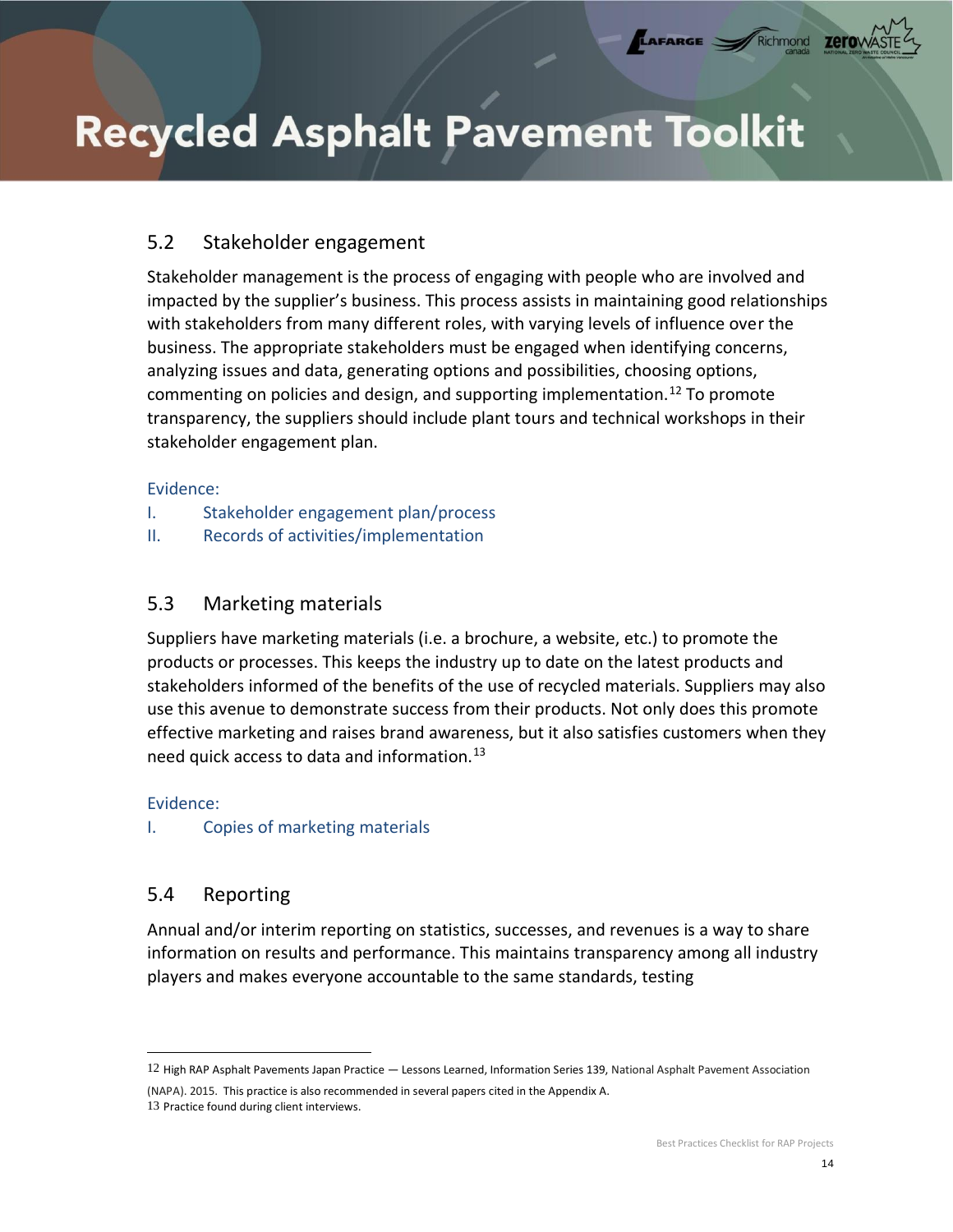criteria, etc. The report may identify trends in the market, potential improvements in products as well as in operations, and highlight recent applications and projects.<sup>14</sup>

LAFARGE

zerov

#### Evidence:

### I. Copies of the reports

## 5.5 Participation in technical groups/associations/etc.

Contribute to technical organizations which share data/information between industry stakeholders. This promotes transparency and helps expedite the implementation and increase the use of recycled materials in the local market.<sup>15</sup>

#### Evidence:

<span id="page-15-0"></span>I. Proof of membership and active participation

## <span id="page-15-1"></span>**6. Innovation and Leadership (Recommended)**

## 6.1 Certifications (ISO, LEED, CCIL, etc.)

Several suppliers are pursuing certifications to build a better reputation in the market. This is an emerging practice that goes beyond what is required from standards and specifications. Suppliers see an advantage from acquiring such certifications to provide better guarantees in the life cycle of their recycled products. In turn, customers are more confident in using the products and this could ultimately increase the use of recycled materials in local projects.

### Evidence:

### <span id="page-15-2"></span>I. Copies of the certificates

<sup>14</sup> Practice found during client interviews. High RAP Asphalt Pavements Japan Practice — Lessons Learned, Information Series 139, National Asphalt Pavement Association (NAPA). 2015. This practice is also recommended in several papers cited in the Appendix A. 15 Significant findings from full-scale accelerated pavement testing – A Synthesis of Highway Practice – National Cooperative Highway Research Program . High RAP Asphalt Pavements Japan Practice — Lessons Learned, Information Series 139, National Asphalt Pavement Association (NAPA). 2015.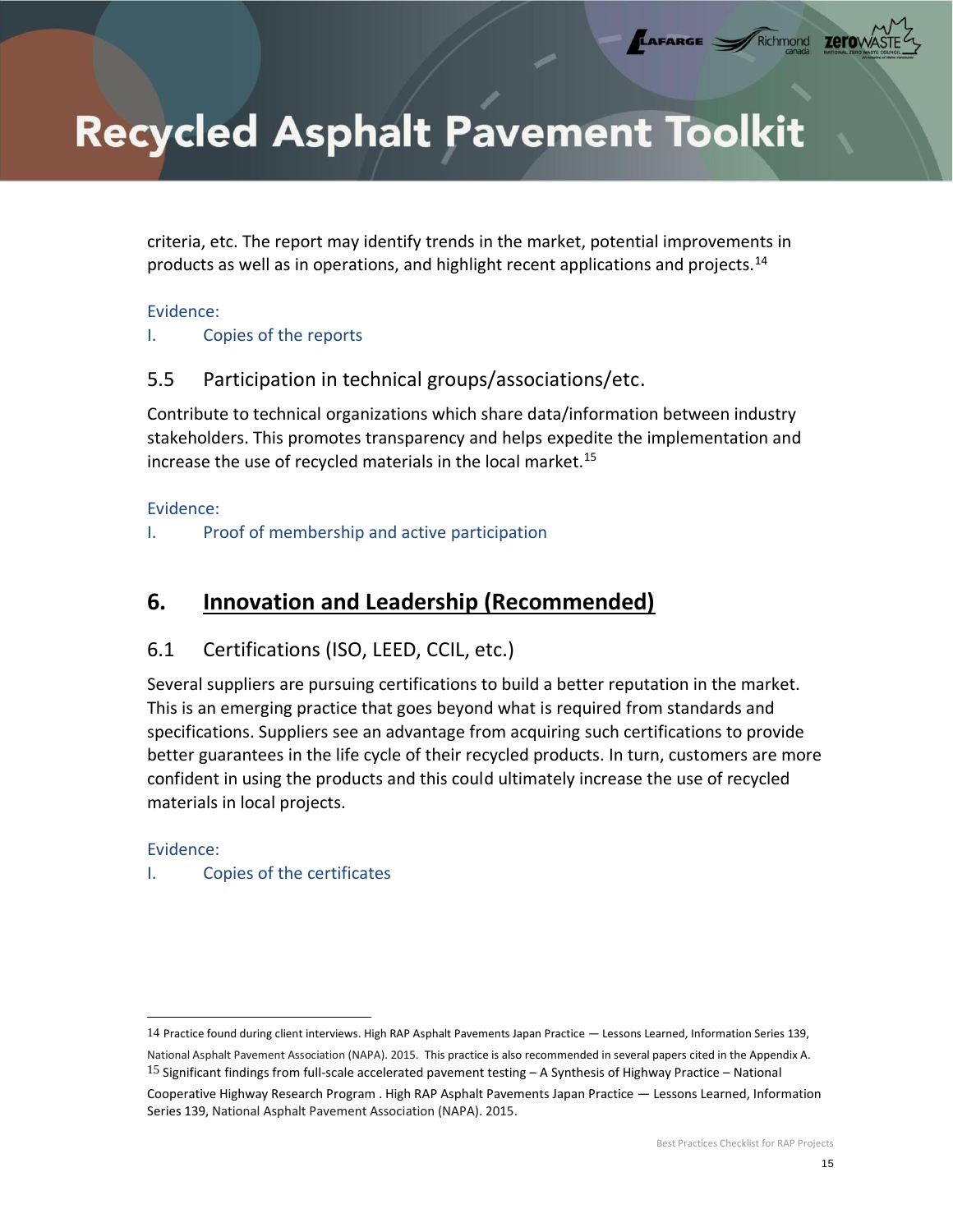## 6.2 Investments and technology advancement

Industries have a continuous demand for market information with regards to restructuring, upgrading, and improving. Investments and technology advancement is a crucial requirement for enhancing an industry's competitiveness and supporting growth in companies of all sizes. Investment and new technology could result in reduced costs, improved profitability and innovation in the procurement of better products.<sup>16</sup>

LAFARGE

#### Evidence:

#### <span id="page-16-0"></span>I. Investment plan

## 6.3 Research and development (R&D)

Research and development are essential to future-proofing the supplier company and obtaining a higher level of performance in the production of the final product. In this context, R&D is a crucial factor to increase knowledge, improve technology, and create new products in a competitive market<sup>17</sup>.

Evidence:

<span id="page-16-1"></span>I. R&D plan

## 6.4 Pilot projects (plan)

A pilot project can serve as a test to collect performance data of the products with recycled materials. Pilots can help to define any improvements needed prior to large-scale applications. A pilot project is an excellent tool to predict product adoption and provide clients with real references regarding product performance and life cycle<sup>18</sup>.

#### Evidence:

### <span id="page-16-2"></span>I. Summary of the pilot projects

Transportation Research, 2014. Investigation of Binder Aging and Mix Performance

<sup>16</sup> Application of Reclaimed Asphalt Pavement and Recycled Asphalt Shingles in Hot-Mix Asphalt, Circular Number E-C188.

in Service: Reclaimed Asphalt Pavement Mixes, Virginia Transportation Research Council, 2018.

<sup>17</sup> High RAP Asphalt Pavements Japan Practice — Lessons Learned, Information Series 139, National Asphalt Pavement Association

<sup>(</sup>NAPA). 2015. This practice is also recommended in several papers cited in the Appendix A 18 Expectations found during client interviews. Investigation of Binder Aging and Mix Performance

in Service: Reclaimed Asphalt Pavement Mixes, Virginia Transportation Research Council. 2018. Reclaimed asphalt pavement optimization study, Pennsylvania Department of Transportation Bureau of Maintenance and Operations, 2018.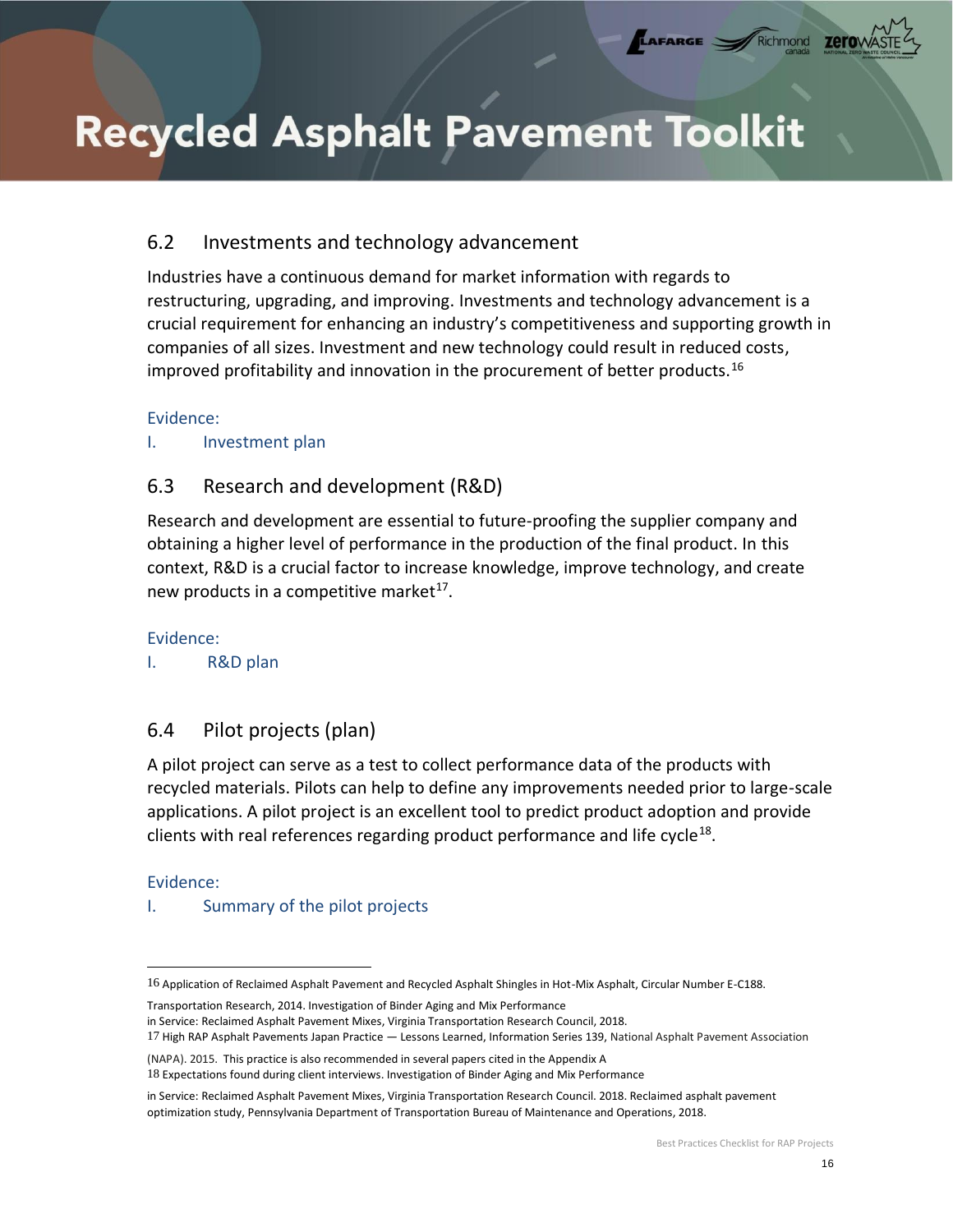### 6.5 Training

Training is vital for guaranteeing quality and continuous improvement, development, and success of the company by optimizing time, capital, and resources. Training

LAFARGE

increases the knowledge base of all employees, provides clients with better services and products as well as an understanding of the liabilities within their roles.<sup>19</sup>

#### Evidence:

<span id="page-17-0"></span>I. Training plan

## 6.6 Knowledge sharing

In a pre-competitive environment, suppliers should connect with local peers, pitch collaborations, explore opportunities, and learn about the latest regional and global insights in increasing the amount of recycled materials in high quality in the market.<sup>20</sup>

#### Evidence:

<span id="page-17-1"></span>I. Proof of collaboration initiative or equivalent

## 6.7 Define and prove innovation

The supplier has clear indicators for monitoring and assessing innovation and efficiency that will help to develop new processes and products that exceed expectations or requirements. The supplier participates in innovation programs to create new opportunities for its clients and the market.

### Evidence:

<span id="page-17-2"></span>I. Proof of participation in innovation programs or equivalent (i.e. collaboration with associations, universities, other organizations)

<sup>19</sup> High RAP Asphalt Pavements Japan Practice — Lessons Learned, Information Series 139, National Asphalt Pavement Association (NAPA). 2015. This practice is also recommended in several papers cited in the Appendix A.

 $20$  One of the consultants interviewed is applying this practice with good results. High RAP Asphalt Pavements Japan Practice — Lessons Learned, Information Series 139, National Asphalt Pavement Association (NAPA). 2015. This practice is also recommended in several papers cited in the Appendix A.